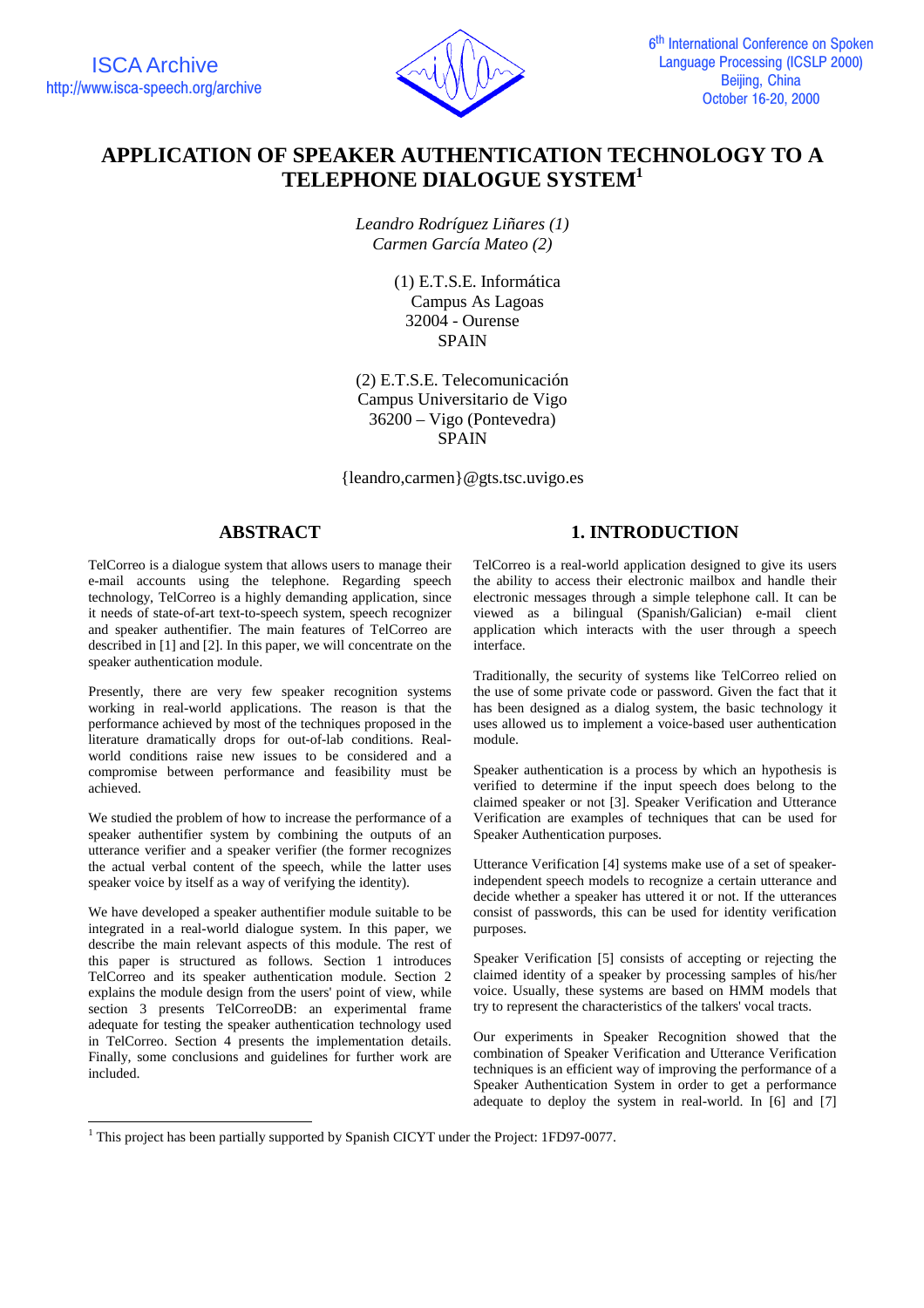several ways of combining such systems are explored by using our database called "TelVoice".

Among the explored combination techniques, the neural network combination outperforms the others due to its ability to learn the optimal operation point from the data. However, the real-world implementation of this scheme is only possible when a certain amount of experimental data has been collected.

For TelCorreo, we decided to use what we called the "restrictive criterion". This is equivalent to demand that both tests have to be passed simultaneously to accept the speaker. The implementation details of the speaker authentication module are explained in the following.

## **2. SPEAKER AUTHENTICATION MODULE DESIGN**

In this section, the speaker authentication module is presented from the user's point of view. When the user access to the system, he/she is asked to introduce the personal identification number using the telephone keypad. From this moment, the goal of the speaker authentication module is to decide if the speaker is actually who he/she claims to be.

The first thing the system does is to verify if the voice speaker authentication option is activated or not for this presumed speaker:

- 1. If not, the user is asked to introduce his personal user's password using the telephone keypad. If the password is correct, the rest of the call is managed by the system's kernel.
- 2. If the option is activated, there are two possible situations:
- If the user has trained an acoustic model previously, he is asked to pronounce the personal user's password. These utterance is used by the speaker authentication module to determine if the accessing attempt has to be accepted or not.
- If there is no model for this user, he is asked to introduce the personal user's password with the telephone keypad. After the password is verified, the system asks if the user wants to train his model or not in this moment. If he does, the user is asked to repeat a set of phrases for training a model that will be used in the following accessing attempts. If the user does not want to train a model in this moment, the control of the call is passed to the system's kernel.

## **3. TELCORREODB**

When transferring technology from laboratory to real-world, an important point is how to test and adjust the systems before their field deployment. This process must be made in conditions close to the ones the system is going to have to deal with in realworld.

With this purpose in mind, we recorded TelCorreoDB: a database designed as an experimental frame adequate for testing the speaker authentication technology used in TelCorreo. TelCorreoDB includes voice of 15 speakers recorded in the same conditions in which these speakers would access through the speaker authentication module. Each speaker recorded one training session, which consists of 8 fixed phrases up to a total of approximately 50 seconds and three test sessions, each one with a pronunciation of the personal user's password.

We used TelCorreoDB for the following tasks:

- 1. Testing the components of the speaker authentication module: parametrization, training, users' information mantainement...
- 2. Estimating thresholds for the speaker verification sub-module.
- 3. Training the world model.

## **4. IMPLEMENTATION DETAILS**

#### **4.1. Front-End Block**

It can be thought that the speaker and utterance verification submodules should share technology as much as possible due to computational reasons. This includes a front-end block that performs the parametrization of the input utterance. The used parametrization gives good performance both in a uttereance and a speaker recognition system. It consist of the energy and 12 mel-cepstra coefficients with their first and second derivatives. The parametrization details can be seen in table 1.

| Parametrization                               | $MFCC's + Energy + \Delta + \Delta\Delta$ |  |
|-----------------------------------------------|-------------------------------------------|--|
| No. of frames for $\Delta$ and $\Delta\Delta$ |                                           |  |
| No. of vector coefficients                    | $(12+1)*3 = 39$                           |  |
| Window type and length                        | Hamming 25 msec.                          |  |
| Frame period                                  | 10 msec.                                  |  |
| No. of mel filters                            | 24                                        |  |
| Preemphasis                                   | $k=0.97$                                  |  |
| Liftering                                     | 22                                        |  |
| Passband                                      | $0-4000$ Hz                               |  |

**Table 1:** Parametrization details for the front-end block.

## **4.2. Utterance Verification Sub-Module**

It is well known that the use of utterance verification techniques requires of a set of previously trained speaker independent models that represent the linguistic units or sub-words that can be present in the utterances. In this case, we used a set of 25 phoneme-like models plus noise and silence models trained using a telephone database. The models are left-to-right 3 state HMM's with 16 mixtures per state.

The users' passwords consist of sequences of five digits. As can be seen in figure 1, the grammar used to recognize these sequences of digits are built by concatenation of digits with silence and/or noises between them. As TelCorreo is a fully bilingual galician/spanish system, each digit is present in both languages in the grammar.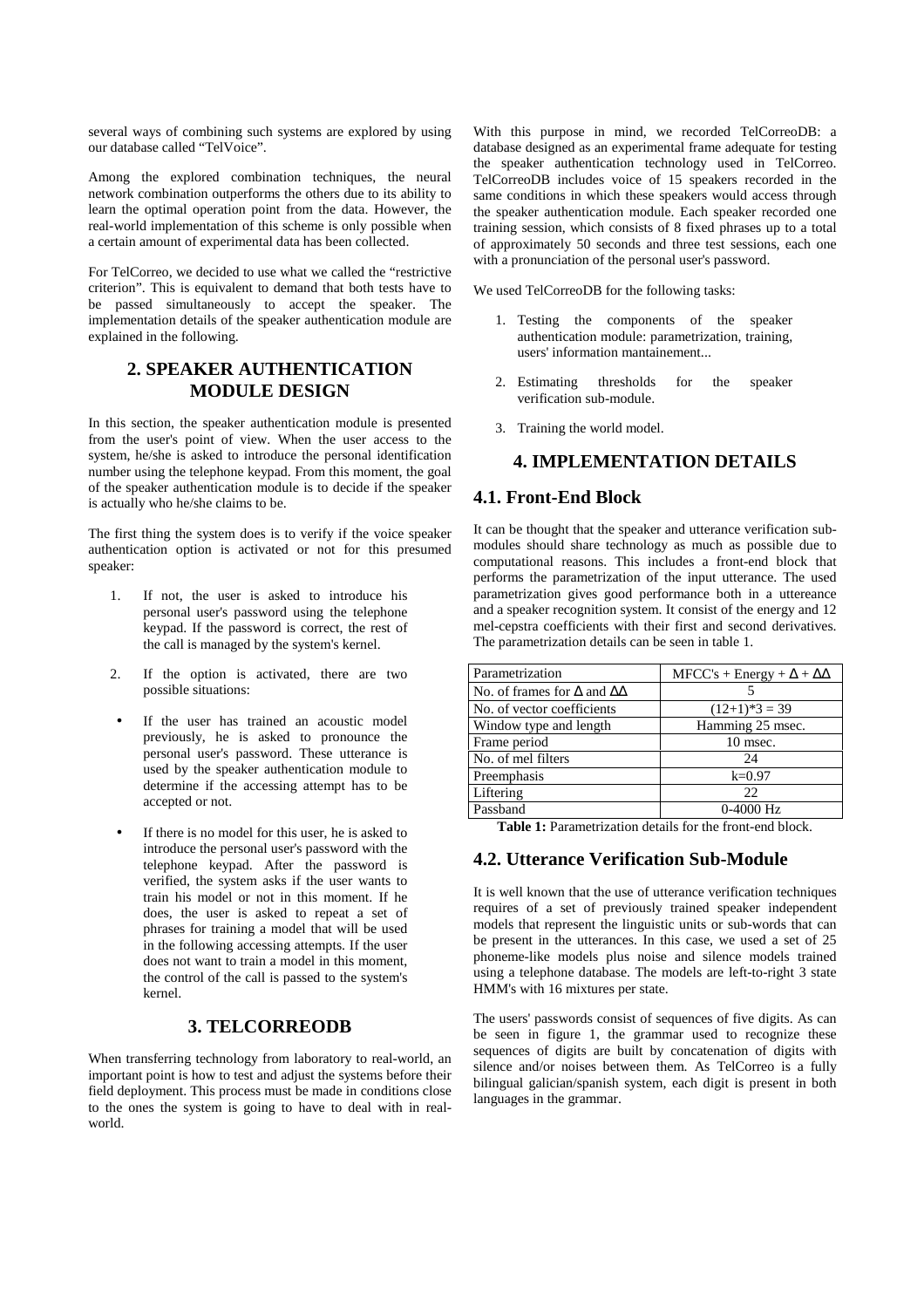

**Figure 1**: Grammar used by the utterance verifier.

#### **4.3. Speaker Verification Sub-Module**

We decided to use 16-mixtures covariance-tied GMM's (Gaussian Mixture Models), which are a special case of continuous HMM's where the number of states is one. This type of model has proved to be effective for modeling the speaker identity in text-independent speaker recognition applications [4].

A Voice Activity Detector (VAD) was applied at the input of the Speaker Verification Sub-module to eliminate silence and voice segments. This VAD is based on energy measures over the voice frames.

In a speaker verification problem the goal is to determine whether a person is who he or she claims to be. The most straightforward approximation would be to use the loglikelihood of the sequence of parameters given the supposed speaker's model  $log(P(O/\lambda_k))$ . This is what it is called *unnormalized log-likelihood score*. The speaker is accepted when the unnormalized score  $S_{\text{unnor}}(O,k)$  is above a certain threshold  $\tau_k$ :

$$
S_{\text{unnor}}(\mathbf{O},\!k) = log(P(\mathbf{O}/\lambda_k)) > \tau_k
$$

In [4], it is stated that to avoid taking the verification decision on a relative score dependent on non-speaker utterance variations some normalization procedure must be used. This normalization alleviates effects like voice quality or speaker's vocal tract variations.

One possible solution to these problems is to use another probability  $log(P(O/\Lambda_k))$  as a normalization factor to calculate the normalized score:

$$
S_{nor}(\mathbf{O},k) = log(P(\mathbf{O}/\lambda_k))/log(P(\mathbf{O}/\Lambda_k)) > \tau_k
$$

Λk is called the *antimodel* and represents the universe of possible speakers but the presumed one.

There are typically two strategies to build it up: to train a world model shared by all the speakers or to use a set of speakerdependent models called cohort or background models. It is normally accepted that the use of cohort models give better performance than using a world model.

When transferring technology from laboratory conditions to real-world applications, several restrictions must be applied. This is particularly true in the Speaker Verification Sub-module, where the data avalaible to training or estimation procedures is limited. Thus, we have applied several restrictions:

- The number of registered users in TelCorreo is not constant. Then, the use of cohort models for normalization purposes is not practical, as each new registration would imply to recalculate the cohorts for each registered speaker. We decided to use a *world model*, trained using TelCorreoDB. This model consists of a variance-tied 48-mixtures GMM.
- As previously stated, a set of thresholds must be estimated in order to decide if a utterance belongs to a user or not. Theoretically, there are two possibilities: to use one threshold shared by all the speakers or to use speaker-dependent thresholds. The latter option give better results in laboratory conditions. However, threshold estimation needs to be performed in the conditions where the verification process is going to be performed, and in a real world system this is not a practical approach. Then, shared threshold must be used, and these thresholds are a priori calculated using TelCorreoDB.

### **4.4. Sub-Modules Combination**

In summary, the system has to decide if a utterance belongs to a speaker or not. This decision has to be made based on a string of recognized digits and an acoustic score calculated by the Speaker Verification Sub-module.

It was previously said that we decided to use the "restrictive criterion", that is, to demand that both tests have to be passed simultaneously to accept the speaker. To take into account variations of channel or voice quality that would degrade the verification performance, a two-level verification is performed based on the use of two thresholds in the Speaker Verification Sub-module. We call these thresholds  $\tau_{low}$  and  $\tau_{high}$ , where  $\tau_{low}$  $\tau_{\rm high.}$ 

The verification procedure is as follows. First, the recognized sequence of digits is studied. This can lead the system to three distinct situations:

- If the sequence of digits is totally correct,  $S_{\text{nor}}(O,k)$  is compared with  $\tau_{\text{low}}$ . If  $S_{\text{nor}}(O,k)$  $\tau_{\text{low}}$  the speaker is accepted, otherwise is rejected.
- If there is only one error in the sequence of digits,  $S_{nor}(O,k)$  is compared with  $\tau_{high}$ . As